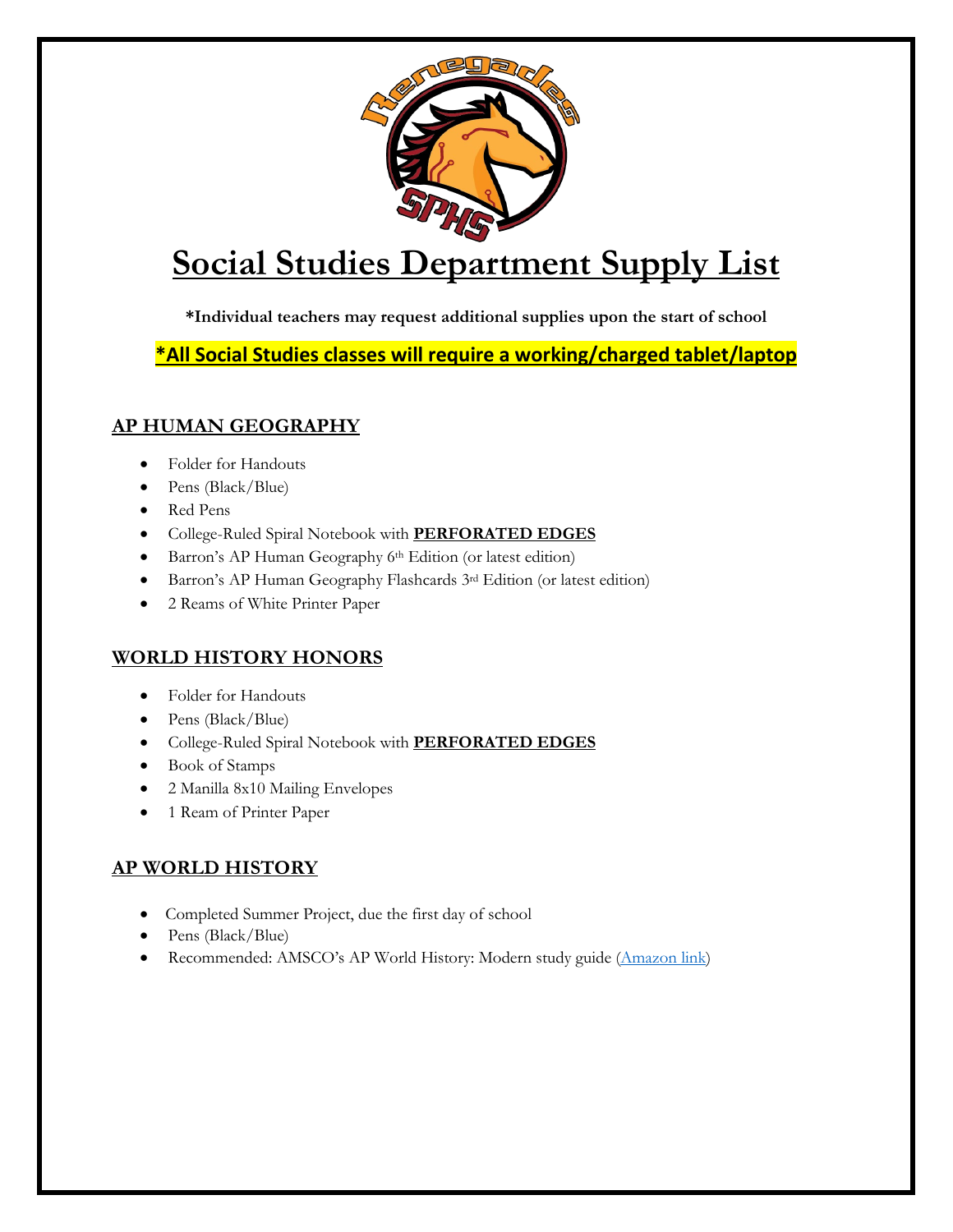

## **UNITED STATES HISTORY HONORS**

- 1- 3inch Binder
- Pack of dividers (5 pack)
- Notebook Paper
- Pens (Black/Blue)
- Highlighters

## **AP US HISTORY**

- Completed Summer Project, due the first day of class
- 1 pack Pens (Black /Blue)
- 1 Ream Printer Paper
- Barron's AP United States History Study Guide, 2020 Edition [\(Amazon link\)](https://www.amazon.com/AP-US-History-Premium-Practice/dp/1506263054/ref=sr_1_4?dchild=1&keywords=ap+us+history&qid=1623679177&sr=8-4), or
- AMSCO AP United States History Study Guide, 2020 edition [\(Amazon link\)](https://www.amazon.com/Advanced-Placement-United-States-History/dp/1531129129/ref=sr_1_6?dchild=1&keywords=ap+us+history&qid=1623679177&sr=8-6)

## **PSYCHOLOGY 1 & PSYCHOLOGY 2**

- 3" 3-ring binders with clear front sleeve (one for each semester)
- Pack of dividers (5 pack)
- Notebook Paper
- Pens (Black/Blue)
- Highlighters

## **AP PSYCHOLOGY**

- Summer Assignment completed (due 1<sup>st</sup> day of school)
- 2" 3-ring binders with clear front sleeve (one for each semester)
- 2 zippered pencil pouches (NOT boxes)
- Pens (Black/Blue)
- 600 Index Cards (3x5)
- Index Boxes -enough to hold 600 index cards